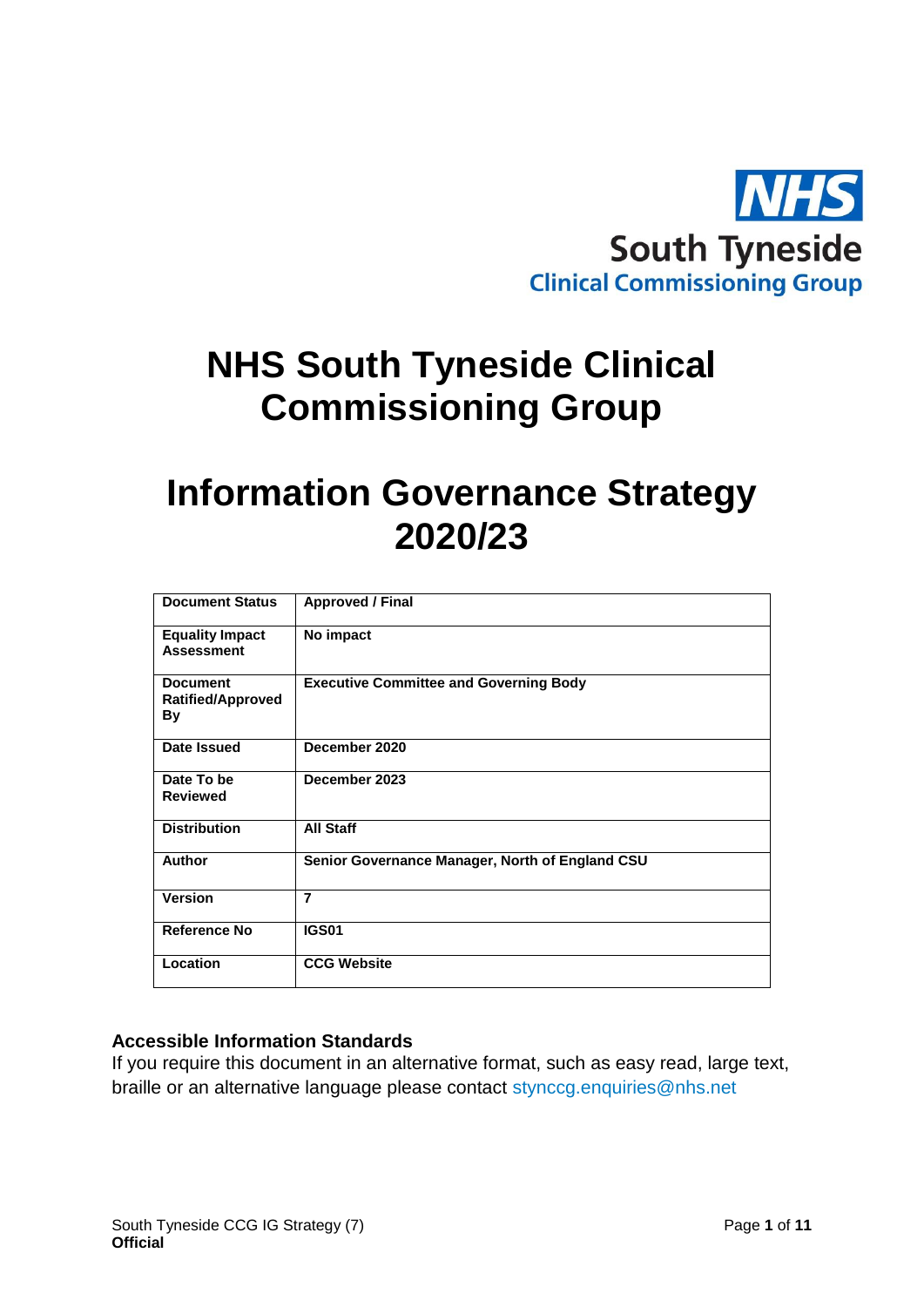# **1.0 INTRODUCTION**

- 1.1 Information is a vital asset within the CCG, in terms of the effective commissioning and management of services and resources. It plays a key part in clinical governance, service planning and performance management. It is important that information is managed within a framework that ensures it is appropriately managed and that policies, procedures, management accountability and structures are in place.
- 1.2 This strategy sets out the approach to be taken within the CCG to provide a robust Information Governance (IG) framework and to fulfil its overall objectives. Information Governance requirements ensure that best practice is implemented and on-going awareness is evident across the CCG. The CCG is committed to ensuring that all records and information are dealt with legally, securely, efficiently and effectively.
- 1.3 Information Governance is "a framework for handling information in a confidential and secure manner to appropriate ethical and quality standards in modern health services". It brings together within a singular cohesive framework, the interdependent requirements and standards of practice. It is defined by the requirements within the Data Security and Protection Toolkit (DSPT) against which the CCG is required to publish an annual selfassessment of compliance. This strategy is supported by a DSP TAction Plan.
- 1.4 The InformationGovernance agenda encompasses the following areas:
	- Caldicott
	- NHS Confidentiality Code of Practice
	- Data Protection Act 2018
	- Freedom of Information Act 2000
	- Health and Social Care Act 2012
	- Human Rights Act 1998
	- Care Act 2014
	- General Data Protection Regulation (GDPR) / Records Management (Health, Business & Corporate)Information Security
	- Information Quality
	- Confidentiality
	- Openness
	- Legal Compliance
	- Information Risk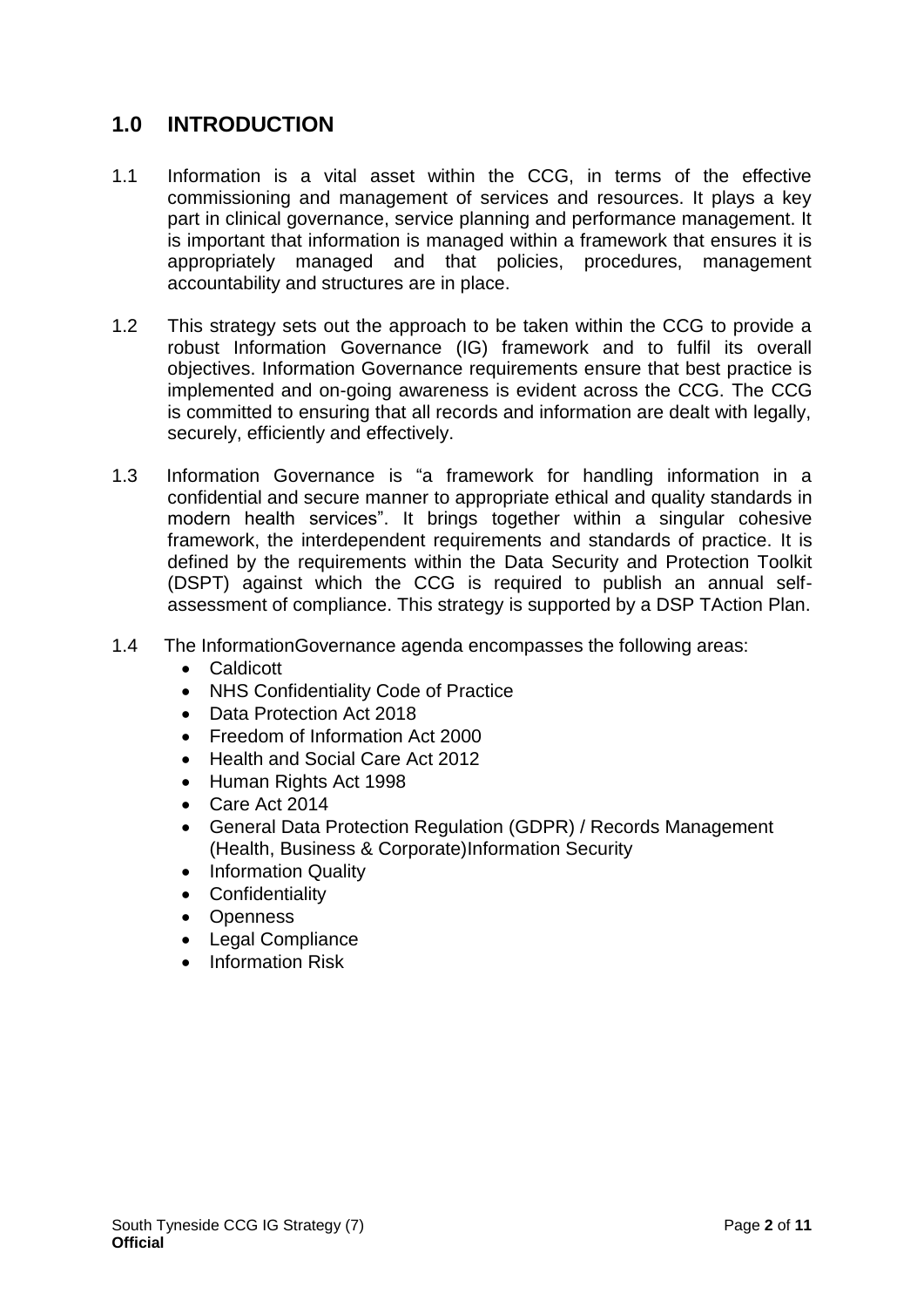- 1.5 Within this agenda the CCG will handle and protect many classes of information:
	- Some information is confidential because it contains personal details. The CCG must comply with regulation which regulates the holding and sharing of confidential personal information. Changes to the way in which patient confidential data can be processed came about as a result of the Health and Social Care Act 2012. It is important that relevant, timely and accurate information is available to those who are involved in the care of service users, but it is also important that personal information is not shared more widely than is necessary.
	- Some information is non-confidential and is for the benefit of the CCG and the general public. The CCG and its employees share responsibility for ensuring that this type of information is accurate, up to date and easily accessible to the public.
	- The majority of information about the CCG and its business should be open to public scrutiny although some, which is commercially sensitive, may need to be safeguarded.
- 1.6 Information can be in many forms, including (but not limited to):
	- Structured record systems paper and electronic
	- Transmission of information fax, e-mail, post and telephone; and
	- All information systems purchased, developed and managed by/or on behalf of the organisation

# **2.0 PURPOSE**

- 2.1 The Information Governance arrangements will underpin the CCG's strategic goals and ensure that the information needed to support and deliver their implementation is readily available, accurate and understandable. IG has four fundamental aims:
	- To support the provision of high quality care by promoting the effective and appropriate use of information
	- To encourage responsible staff to work closely together, preventing duplication of effort and enabling efficient use of resources
	- To develop support arrangements and provide staff with appropriate tools and support to enable them to carry out their responsibilities to consistently high standards
	- To enable the CCG to understand its own performance and manage improvement in a systematic and effective manner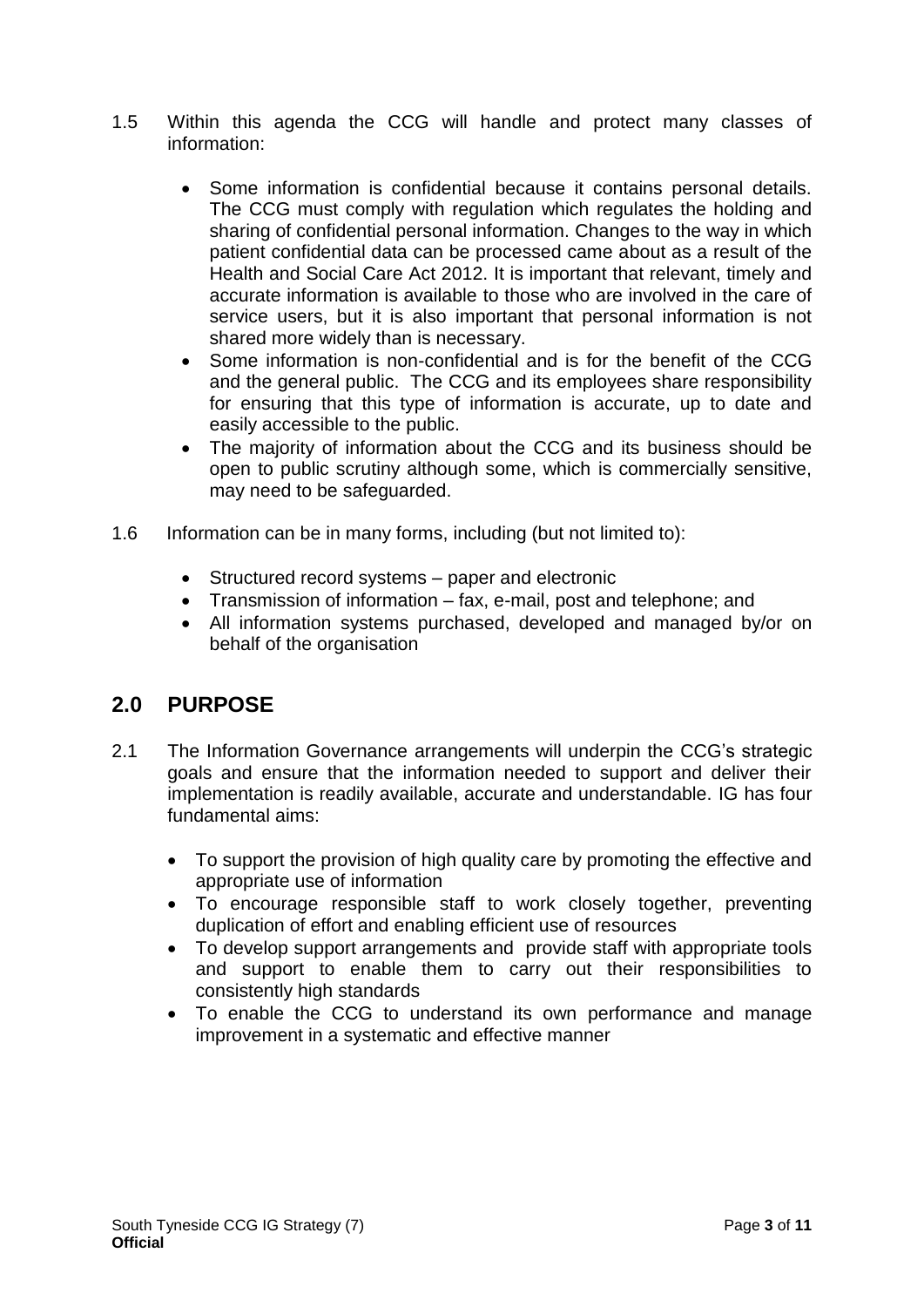# **3.0 STRATEGIC AIMS**

- 3.1 The strategic aims will be achieved by ensuring the effective management of Information Governance by:
	- Ensuring that the CCG meets its obligations under the Data Protection Act 2018, the Human Rights Act 1998, the Freedom of Information Act 2000 and the Health and Social Care Act 2012.
	- Establishing, implementing and maintaining policies for the effective management of information.
	- Ensuring that Information Governance is a cohesive element of the internal control systems within the CCG.
	- Recognising the need for an appropriate balance between openness and confidentiality in the management of information.
	- Ensuring that Information Governance is an integral part of the CCG culture and its operating systems (Privacy by Design)
	- Ensuring maintenance of year on year improvement within the DSPT selfassessment..
	- Reducing duplication and looking at new ways of working effectively and efficiently.
	- Minimising the risk of breaches of personal data.
	- Minimising inappropriate uses of personal data.
	- Ensuring that Contracts, Service Level Agreements, Information Sharing Agreements and Data Processing Agreements between the CCG and other organisations are managed and developed in accordance with Information Governance principles.
	- Ensuring that contracted bodies are monitored against Information Governancestandards.
	- Protecting the services, staff, reputation and finances of the CCG through the process of early identification of information risks and where these risks are identified ensuring sufficient risk assessment, risk control and elimination are undertaken.
	- Ensuring there is provision of sufficient training, instruction, supervision and information to enable all employees to operate within Information Governance requirements.
	- Ensuring that information governance is embedded within the CCG and monitored via regular checks.
	- Ensuring the CCG understands its processing activities including maintaining a record that details each use or sharing of personal information including the legal basis for the processing and if applicable, whether national data opt outs have been applied.
	- Ensuring that a data security and protection breach reporting system is in place.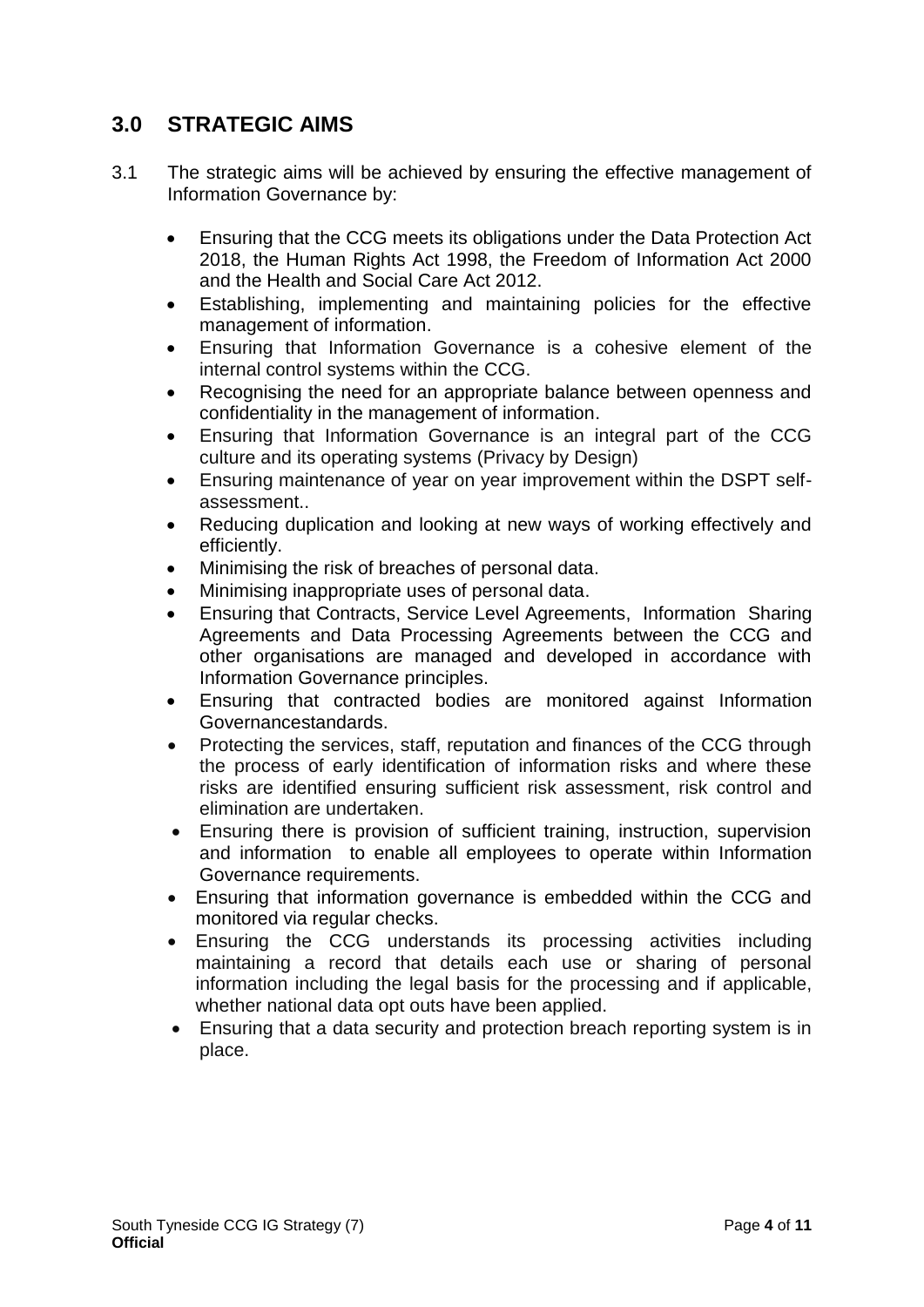# **4.0 ROLES AND RESPONSIBILITIES**

- 4.1 The CCG has developed clear lines of accountability with defined responsibilities and objectives. The Executive Committee is chaired by the Chief Officer and has responsibility for overseeing the implementation of this strategy.
- 4.2 The Executive Committee is accountable to the Governing Body and has responsibility for overseeing and reporting to the Governing Body and for providing assurance on Governance and Risk Management, InformationGovernance, Research Governance and Equality and Diversity issues.
- 4.3 The Chief Officer has overall accountability and responsibility for information Governance across the CCG and is required to provide assurance, through the Annual Governance Statement, that all risks to the CCG are mitigated.
- 4.4 The Senior Information Risk Owner (SIRO) holds responsibility for ensuring that information is processed and held securely throughout the CCG. The role covers all the aspects of information risk, the confidentiality of patient and service user information and information sharing. The DPST sets out clear responsibilities of the SIRO in relation to risks surrounding information and information systems, which also extend to business continuity and the role of Information Asset Owners.
- 4.5 The Caldicott Guardian has an advisory role and is responsible for ensuring that the principles of confidentiality and data protection set out in the Caldicott Guidelines and the Data Protection legislation are implemented systematically.
- 4.6 The CCG is supported and advised by the Data Protection Officer (DPO) who assists the CCG to monitor internal compliance, informs and advises on our data protection obligations, provides advice regarding Data Protection Impact Assessments (DPIAs) and acts as a contact point for data subjects and the supervisory authority. The DPO for the CCG is the Senior Governance Manager (IG), North of England Commissioning Support Unit.
- 4.7 information Governance expertise will be provided by the Senior Governance Manager (IG) and the Senior Governance Officer (IG), North of England Commissioning Support Unit , who will liaise directly with the responsible person within the CCG.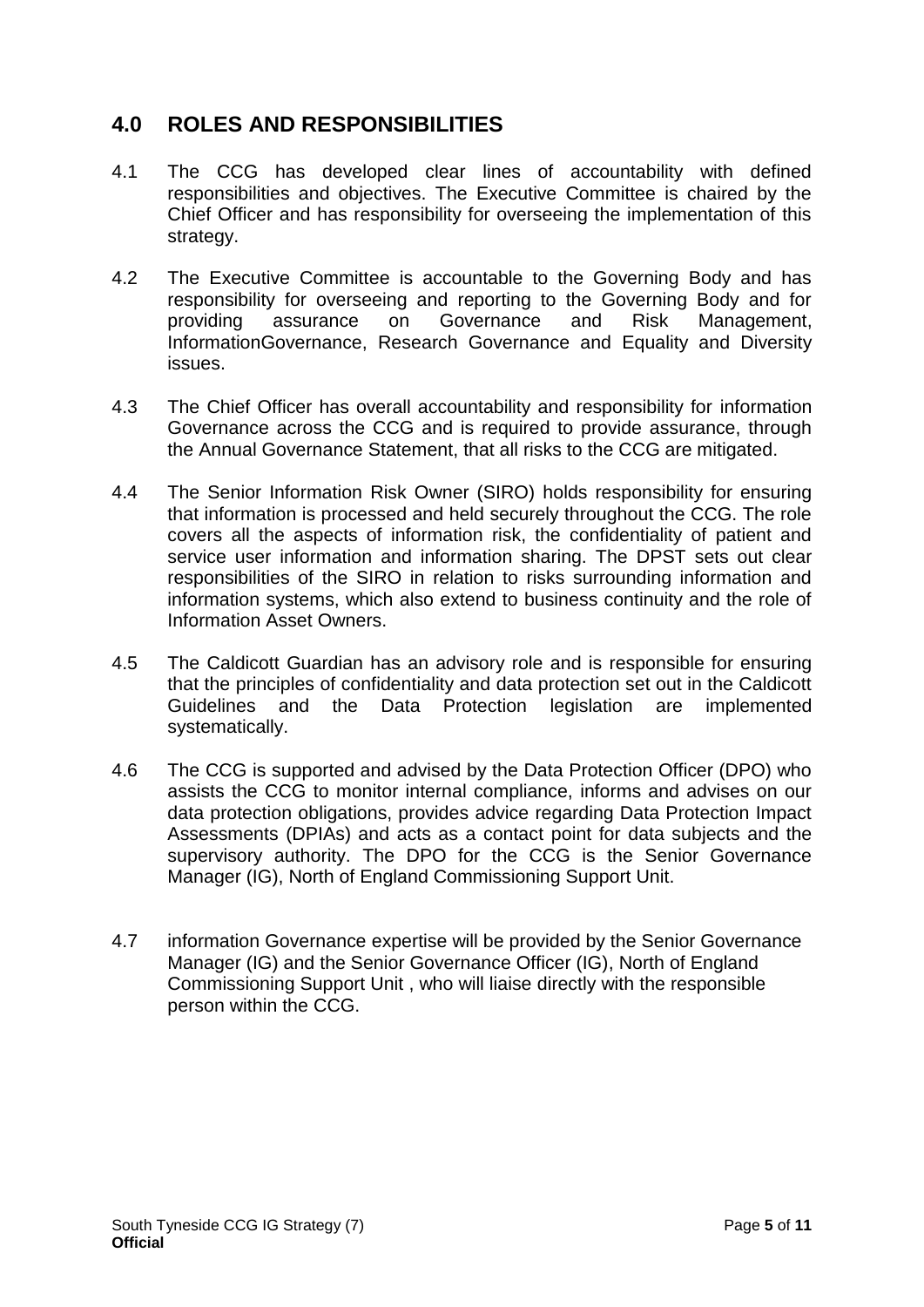## **5.0 RISK REGISTER**

- 5.1 All IG risks are captured in the Safeguard Incident and Risk Management System (SIRMS).
- 5.2 All risks registered include actions and timescales identified to minimise the risks.
- 5.3 All risks (including IG risks) are reviewed by the Audit and Risk Committee as a standing agenda item.

## **6. INCIDENT REPORTING**

- 6.1 Staff will need to comply with the CCGs Incident Reporting and Management Policy which provides detailed advice on the reporting and handling of incidents. This policy requires that all incidents are reported and that lessons learned will be shared across the organisation via a quarterly IG incident update.
- 6.2 Specifically, the CCG wishes to foster a culture of openness and learning, and staff are encouraged to be open about raising problems.
- 6.3 Incidents will be recorded and analysed using SIRMS and the impact of an incident will be graded according to the matrix together with the likelihood of occurrence or recurrence.
- 6.4 The General Data Protection Regulations (GDPR)/UK Data Protection Act 2018 imposes legal obligations on controllers to comply with the requirement to report specific breaches to the Information Commissioner's Office without undue delay and no later than 72 hours of becoming aware of such a breach, where the breach is likely to result in a risk to the rights and freedoms of individuals. As a guide, an IG serious incident could be any incident which involves actual or potential failure to meet the requirements of the Data Protection Act 2018 and/or the Common Law Duty of Confidentiality. This includes, for example, unlawful disclosure or misuse of confidential data, recording or sharing of inaccurate data, information security breaches and inappropriate invasion of people's privacy.
- 6.5 Incidents will be assessed and reported in accordance with NHS Digital's Guide to the Notification of Data Security and Protection Incidents within the DSP Toolkit and will be either reportable or not reportable via the DSP Toolkit. A reportable incident is one which meets the 'reportable' criteria following use of the Breach Assessment Grid within the guidance.
- 6.6 In most cases a reportable incident is investigated by the organisation where it occurred, however the responsibility for the incident will rest with the data controller. Where appropriate, regulatory bodies will be informed, for example the Information Commissioner's Office in connection with reportable Data Security & Protection incidents.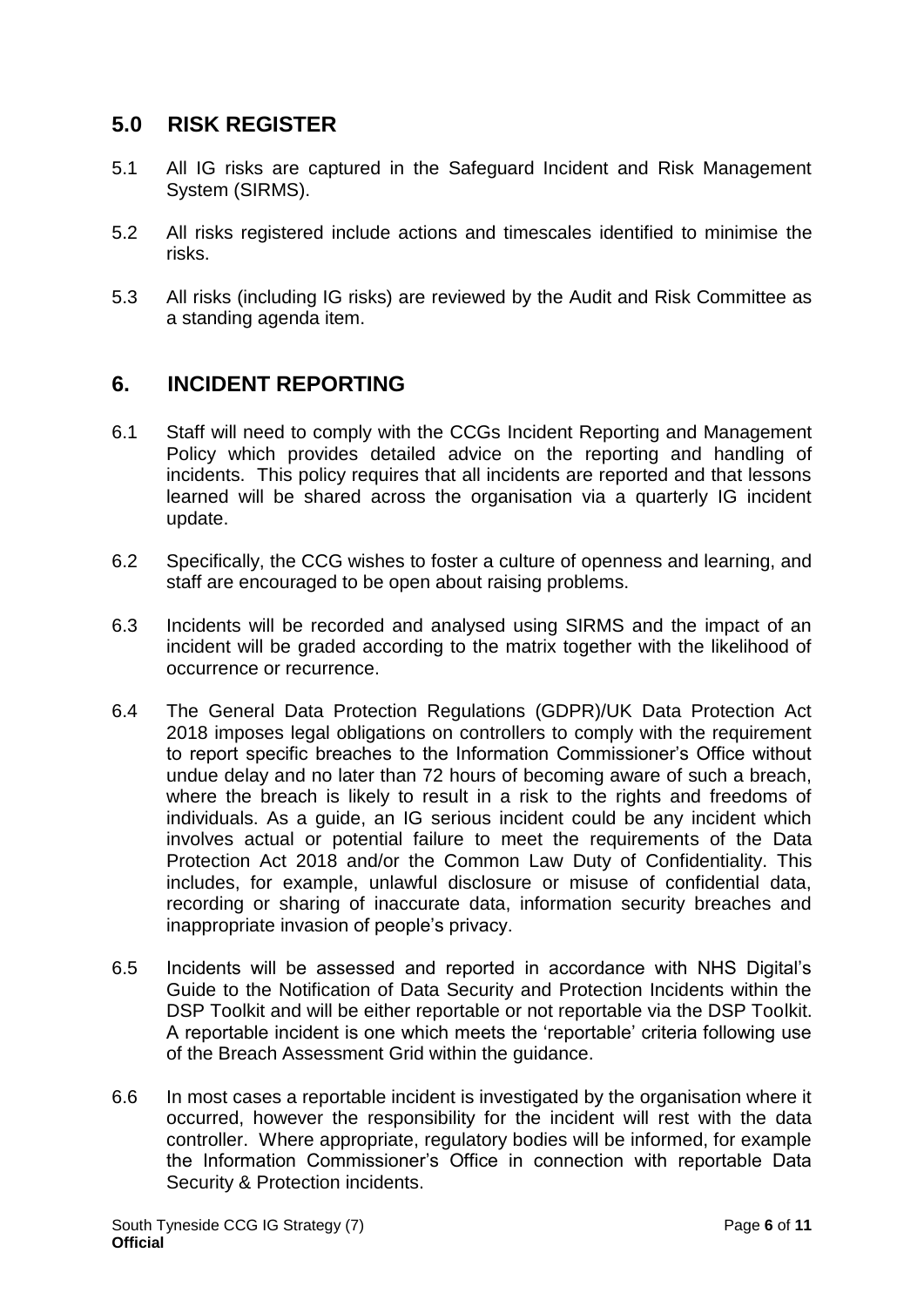- 6.7 Serious Incidents will also be recorded and analysed using SIRMS and the impact of an incident will be graded according to the matrix. The Breach Assessment Grid within the NHSD guidance will be used to assess the severity of an incident and whether it is to be reported via the DSP Toolkit.
- 6.8 Incidents are reviewed by the Executive Committee via quarterly governance reports.
- 6.9 Reportable incidents are reviewed by the Executive Committee and Audit & Risk Committee.

# **7.0 TRAINING AND AWARENESS**

- 7.1 Training and education are key to the successful implementation of this Strategy and embedding a culture of IG management in the organisation. Staff will have the opportunity to develop more detailed knowledge and appreciation of the role of IG through:
	- Policy/strategy
	- Induction
	- Line manager
	- Specific training courses
	- Statutory and Mandatory training workshops
	- Information Asset Administrator and Information Asset Owner workshops
	- Communications/updates from the IG Lead
	- The I.G. Handbook
- 7.2 Mandatory training sessions will be delivered online via the NHS Digital (formerly the Health and Social Care Information Centre) Data Security Level 1 e-learning package. These sessions are mandatory and must be completed every year. Data Security Standard 3 within the Caldicott 3 review requires that all staff undertake appropriate annual data security training and pass a mandatory test. Therefore, non-permanent staff must also complete annual training.
- 7.3 Awareness will be monitored via regular checks and gaps in knowledge will be addressed via further bespoke training materials and/or targeted training sessions provided by the CSU IG service.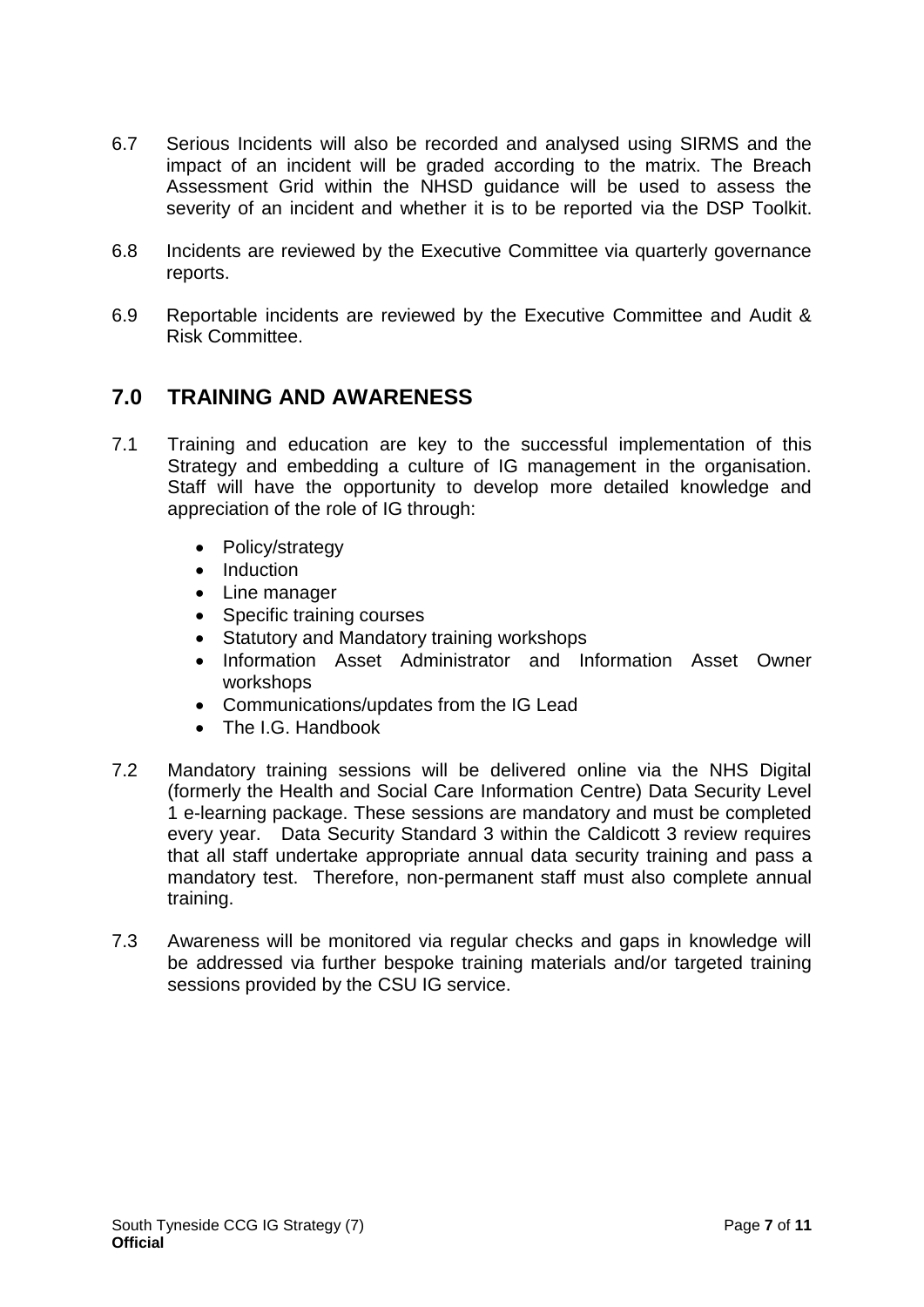## **8.0 MONITORING**

## **8.1 Data Security and Protection Toolkit**

- 8.1.1 An action plan for improving and implementing the requirements of the DSPT will be submitted to the Executive Committee.
- 8.1.2 Monitoring reports will be routinely submitted to the Executive Committee. The CCG's progress will be reported to the Governing Body at regular intervals by the SIRO. The action plan and monitoring will be maintained by the Senior Governance Officer (IG), NECS.
- 8.1.3 The CCG will comply with the NHS Digital deadlines for submission of updates and the final assessment.
- 8.1.4 Annual IG performance will be summarised in the Information Governance Annual Report to be presented to Executive Committee.
- 8.1.5 An internal audit of the DSPT is planned to take place in quarter 4 as part of the CCG's internal audit plan.

## **9.0 PERFORMANCE INDICATORS**

9.1 The DSPT submission is a mandatory annual return; the criteria for compliance are set out within the DSPT. The successful implementation of Information Governance across the organisation will be reflected in the achievement level produced from the annual DSPT submission.

# **10.0 ASSOCIATED DOCUMENTS**

- 10.1 This strategy should be read in conjunction with the following Information Governance policies:-
	- Information Governance and Information Risk Policy
	- Confidentiality and Data Protection Policy
	- Information Security Policy
	- Information Access Policy
	- Data Quality Policy
	- Records Management Policy and Strategy
	- Social Media policy and Instant Messaging
	- Internet and Email Acceptable Use policy
	- Business Continuity Plan
	- Incident Reporting and Management Policy
	- Information Goverenance Staff Handbook
	- Data Protection Impact Assessment SOP
	- Subject Access and Subject Rights Request SOP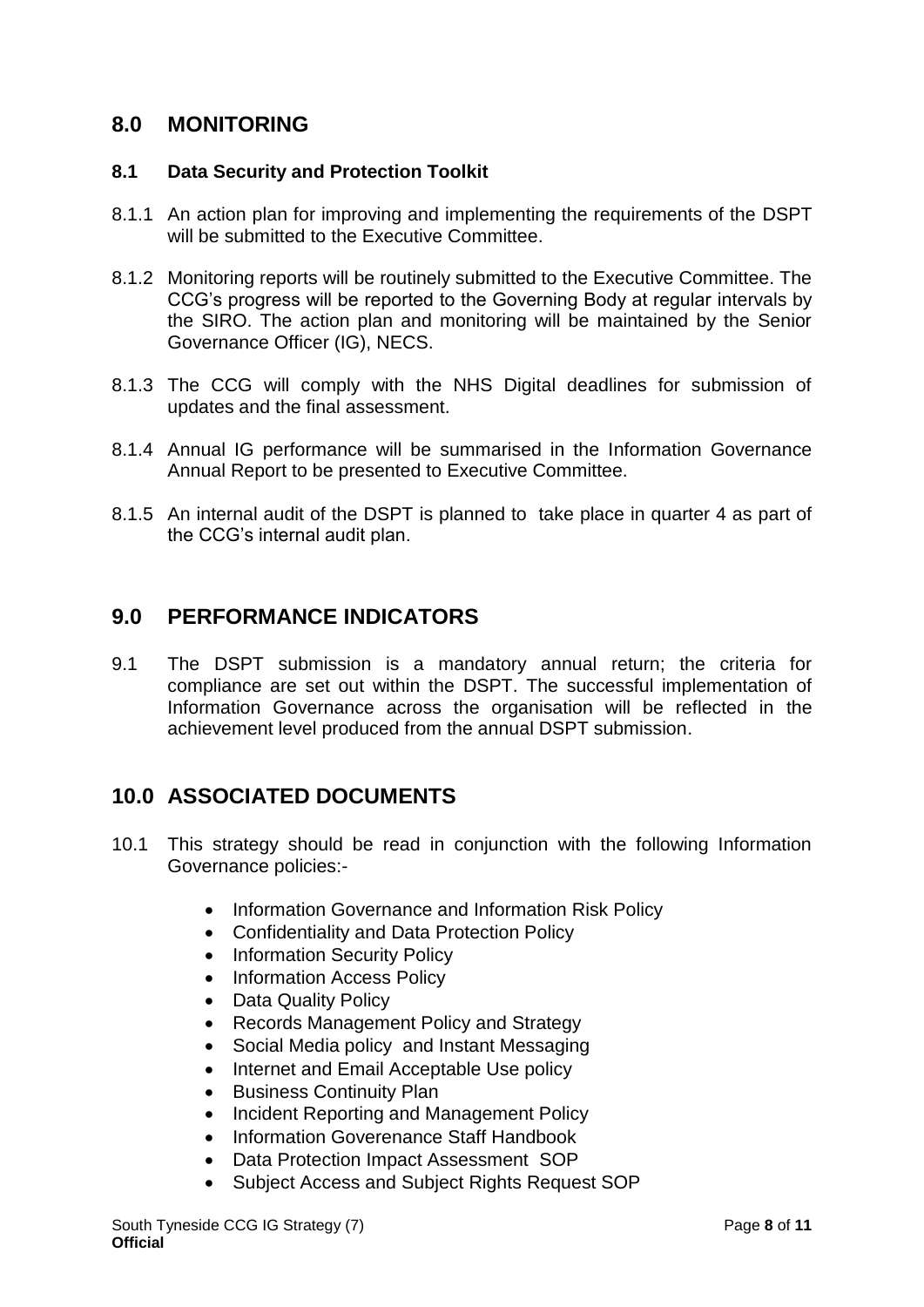# **11.0 REVIEW**

- 11.1 This strategy will be updated every three years and in accordance with the following as and when required:
	- legislative changes,
	- as dictated by the DSP Toolkit
	- good practice guidance,
	- case law,
	- significant incidents reported,
	- new vulnerabilities, and
	- changes to organisational infrastructure.
- 11.2 This Strategy will be received by the Executive Committee for formal approval.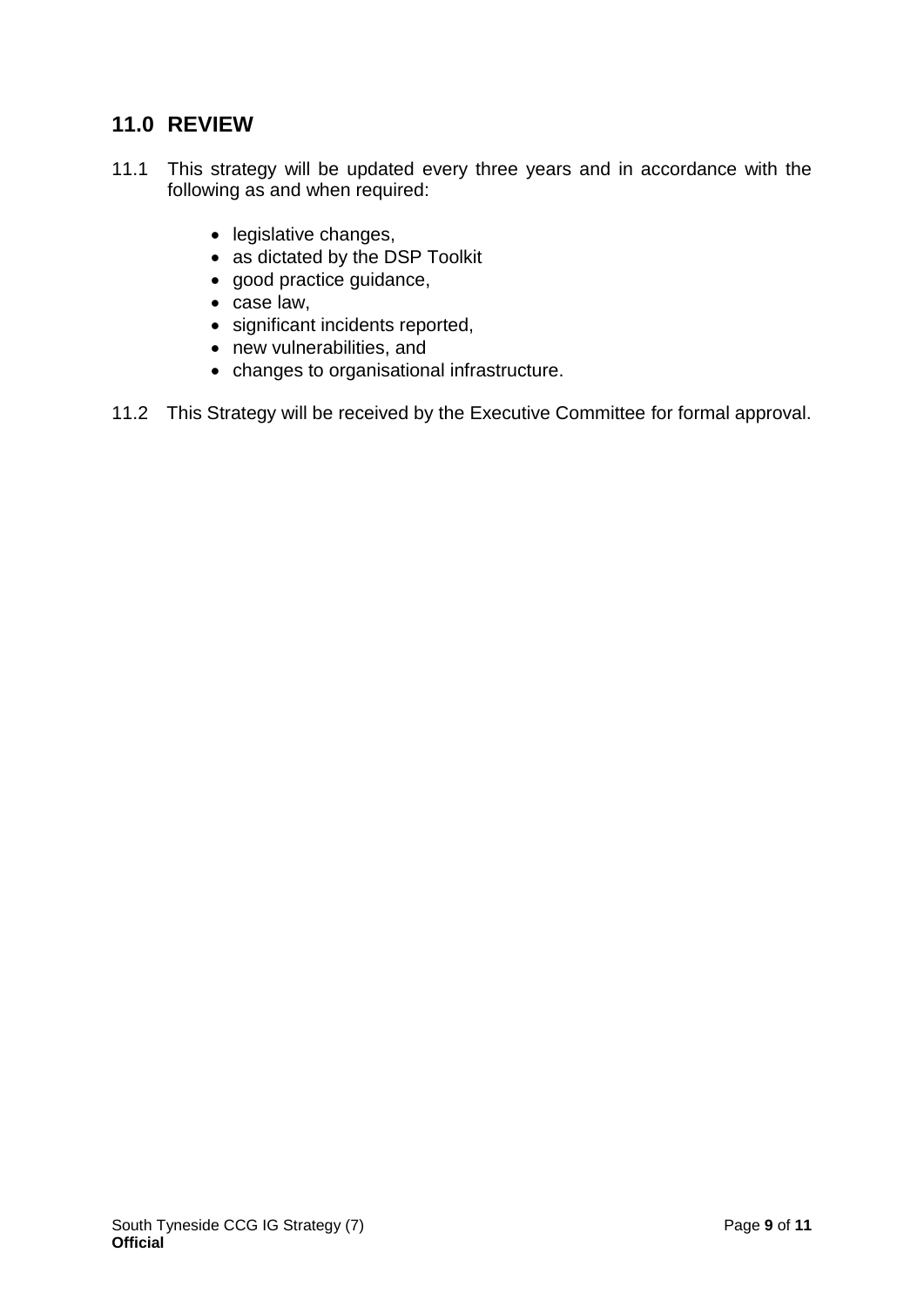# **Equality Analysis**

# **Initial Screening Assessment (STEP 1)**

As a public body organisation we need to ensure that all our current and proposed strategies, policies, services and functions, have given proper consideration to equality, diversity and inclusion, do not aid barriers to access or generate discrimination against any protected groups under the Equality Act 2010 (Age, Disability, Gender Reassignment, Pregnancy and Maternity, Race, Religion/Belief, Sex, Sexual Orientation, Marriage and Civil Partnership).

This screening determines relevance for all new and revised strategies, policies, projects, service reviews and functions.

Completed at the earliest opportunity it will help to determine:

- The relevance of proposals and decisions to equality, diversity, cohesion and integration.
- Whether or not equality and diversity is being/has already been considered for due regard to the Equality Act 2010 and the Public Sector Equality Duty (PSED).
- Whether or not it is necessary to carry out a full Equality Impact Assessment.

#### **Name(s) and role(s) of person completing this assessment:**

**Name:** Liane Cotterill **Job Title:** Senior Governance Manager **Organisation:** North of England Commissioning Support (NECS)

**Title of the service/project or policy:** Information Governance Strategy 2020-2023

#### **Is this a;**

**Strategy / Policy** ☒ **Service Review** ☐ **Project** ☐ **Other** N/A

#### **What are the aim(s) and objectives of the service, project or policy:**

This strategy will underpin the CCG's strategic goals and ensure that the information needed to support and deliver their implementation is readily available, accurate and understandable.

#### **Who will the project/service /policy / decision impact?**

(Consider the actual and potential impact)

- Staff  $⊠$
- **Service User / Patients** ☐
- **Other Public Sector Organisations**☐
- **Voluntary / Community groups / Trade Unions** ☐
- **Others, please specify** N/A